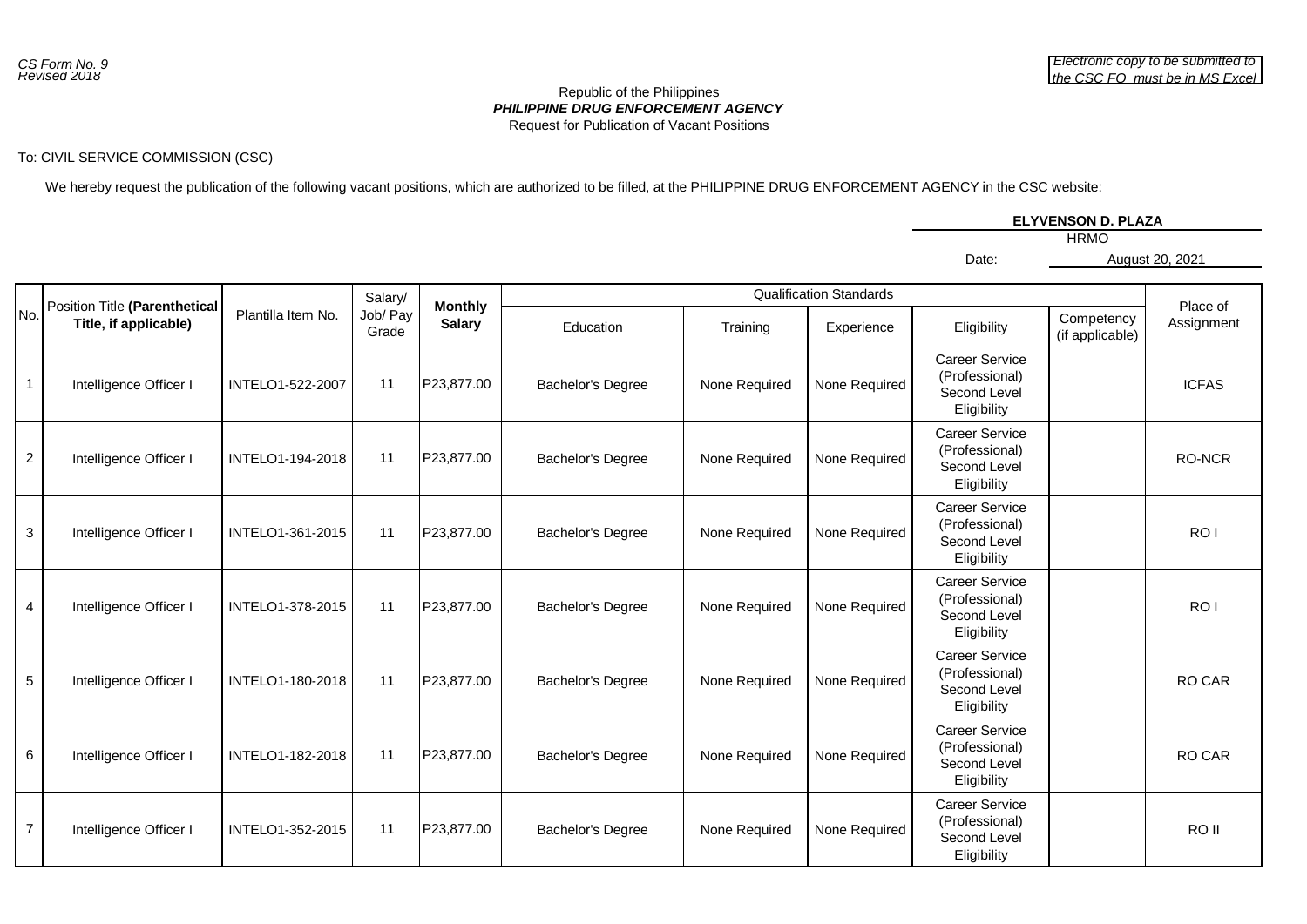| 8  | Intelligence Officer I | INTELO1-353-2015 | 11 | P23,877.00 | Bachelor's Degree        | None Required | None Required | Career Service<br>(Professional)<br>Second Level<br>Eligibility        | RO <sub>II</sub> |
|----|------------------------|------------------|----|------------|--------------------------|---------------|---------------|------------------------------------------------------------------------|------------------|
| 9  | Intelligence Officer I | INTELO1-354-2015 | 11 | P23,877.00 | <b>Bachelor's Degree</b> | None Required | None Required | <b>Career Service</b><br>(Professional)<br>Second Level<br>Eligibility | RO II            |
| 10 | Intelligence Officer I | INTELO1-44-2018  | 11 | P23,877.00 | <b>Bachelor's Degree</b> | None Required | None Required | <b>Career Service</b><br>(Professional)<br>Second Level<br>Eligibility | RO III           |
| 11 | Intelligence Officer I | INTELO1-324-2015 | 11 | P23,877.00 | Bachelor's Degree        | None Required | None Required | Career Service<br>(Professional)<br>Second Level<br>Eligibility        | RO III           |
| 12 | Intelligence Officer I | INTELO1-81-2018  | 11 | P23,877.00 | <b>Bachelor's Degree</b> | None Required | None Required | Career Service<br>(Professional)<br>Second Level<br>Eligibility        | RO <sub>V</sub>  |
| 13 | Intelligence Officer I | INTELO1-251-2015 | 11 | P23,877.00 | Bachelor's Degree        | None Required | None Required | Career Service<br>(Professional)<br>Second Level<br>Eligibility        | RO <sub>V</sub>  |
| 14 | Intelligence Officer I | INTELO1-255-2015 | 11 | P23,877.00 | Bachelor's Degree        | None Required | None Required | Career Service<br>(Professional)<br>Second Level<br>Eligibility        | RO <sub>V</sub>  |
| 15 | Intelligence Officer I | INTELO1-259-2015 | 11 | P23,877.00 | Bachelor's Degree        | None Required | None Required | <b>Career Service</b><br>(Professional)<br>Second Level<br>Eligibility | RO <sub>V</sub>  |
| 16 | Intelligence Officer I | INTELO1-198-2007 | 11 | P23,877.00 | <b>Bachelor's Degree</b> | None Required | None Required | Career Service<br>(Professional)<br>Second Level<br>Eligibility        | RO <sub>V</sub>  |
| 17 | Intelligence Officer I | INTELO1-204-2007 | 11 | P23,877.00 | Bachelor's Degree        | None Required | None Required | Career Service<br>(Professional)<br>Second Level<br>Eligibility        | RO <sub>V</sub>  |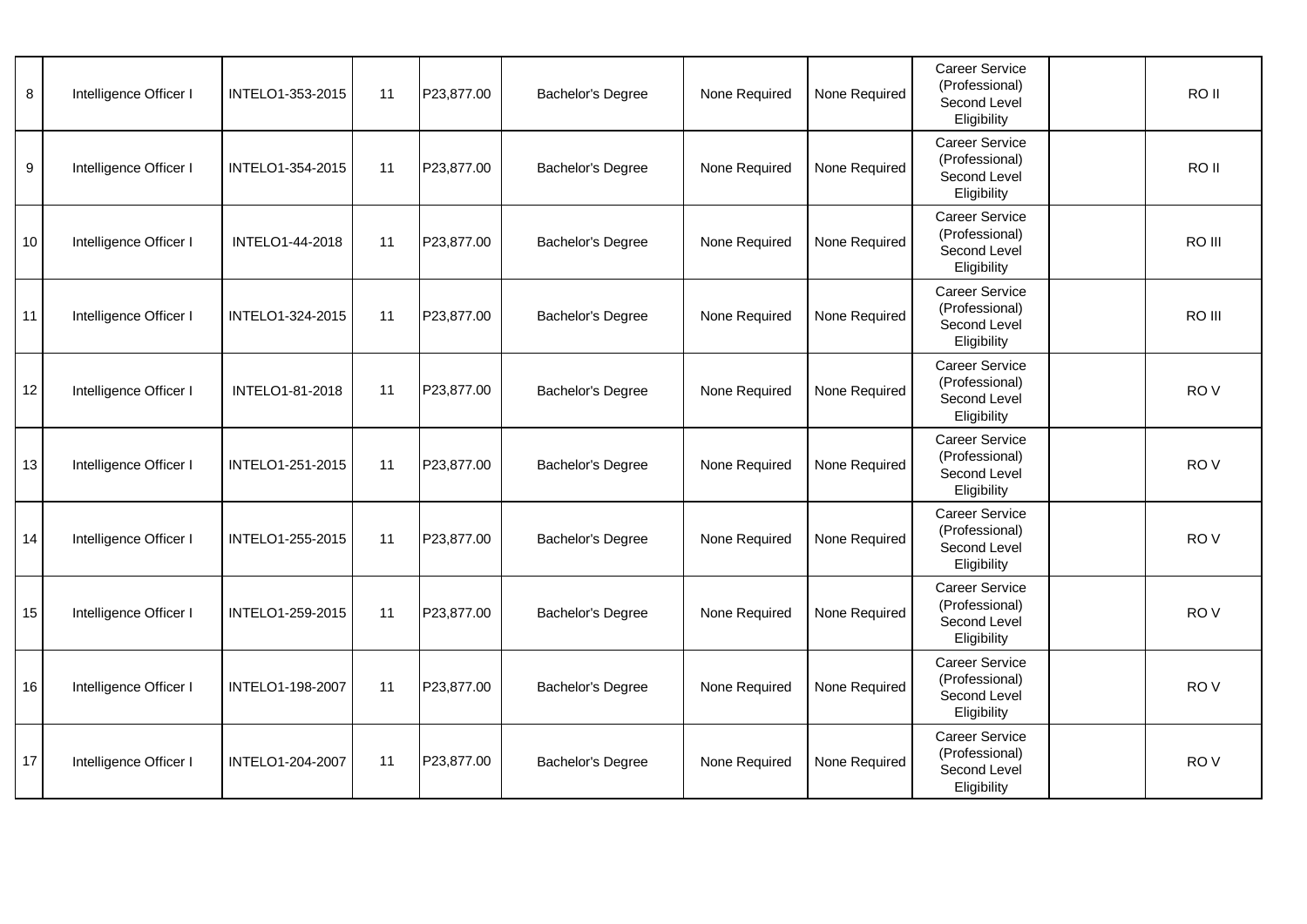| 18 | Intelligence Officer I | INTELO1-212-2007 | 11 | P23,877.00 | Bachelor's Degree        | None Required | None Required | Career Service<br>(Professional)<br>Second Level<br>Eligibility        | RO <sub>V</sub> |
|----|------------------------|------------------|----|------------|--------------------------|---------------|---------------|------------------------------------------------------------------------|-----------------|
| 19 | Intelligence Officer I | INTELO1-218-2007 | 11 | P23,877.00 | <b>Bachelor's Degree</b> | None Required | None Required | <b>Career Service</b><br>(Professional)<br>Second Level<br>Eligibility | RO <sub>V</sub> |
| 20 | Intelligence Officer I | INTELO1-229-2015 | 11 | P23,877.00 | <b>Bachelor's Degree</b> | None Required | None Required | <b>Career Service</b><br>(Professional)<br>Second Level<br>Eligibility | RO VI           |
| 21 | Intelligence Officer I | INTELO1-236-2015 | 11 | P23,877.00 | Bachelor's Degree        | None Required | None Required | Career Service<br>(Professional)<br>Second Level<br>Eligibility        | RO VI           |
| 22 | Intelligence Officer I | INTELO1-33-2007  | 11 | P23,877.00 | Bachelor's Degree        | None Required | None Required | Career Service<br>(Professional)<br>Second Level<br>Eligibility        | RO VI           |
| 23 | Intelligence Officer I | INTELO1-185-2015 | 11 | P23,877.00 | Bachelor's Degree        | None Required | None Required | Career Service<br>(Professional)<br>Second Level<br>Eligibility        | RO VIII         |
| 24 | Intelligence Officer I | INTELO1-192-2015 | 11 | P23,877.00 | Bachelor's Degree        | None Required | None Required | Career Service<br>(Professional)<br>Second Level<br>Eligibility        | RO VIII         |
| 25 | Intelligence Officer I | INTELO1-121-2018 | 11 | P23,877.00 | Bachelor's Degree        | None Required | None Required | <b>Career Service</b><br>(Professional)<br>Second Level<br>Eligibility | RO IX           |
| 26 | Intelligence Officer I | INTELO1-169-2015 | 11 | P23,877.00 | Bachelor's Degree        | None Required | None Required | Career Service<br>(Professional)<br>Second Level<br>Eligibility        | RO IX           |
| 27 | Intelligence Officer I | INTELO1-170-2015 | 11 | P23,877.00 | Bachelor's Degree        | None Required | None Required | Career Service<br>(Professional)<br>Second Level<br>Eligibility        | RO IX           |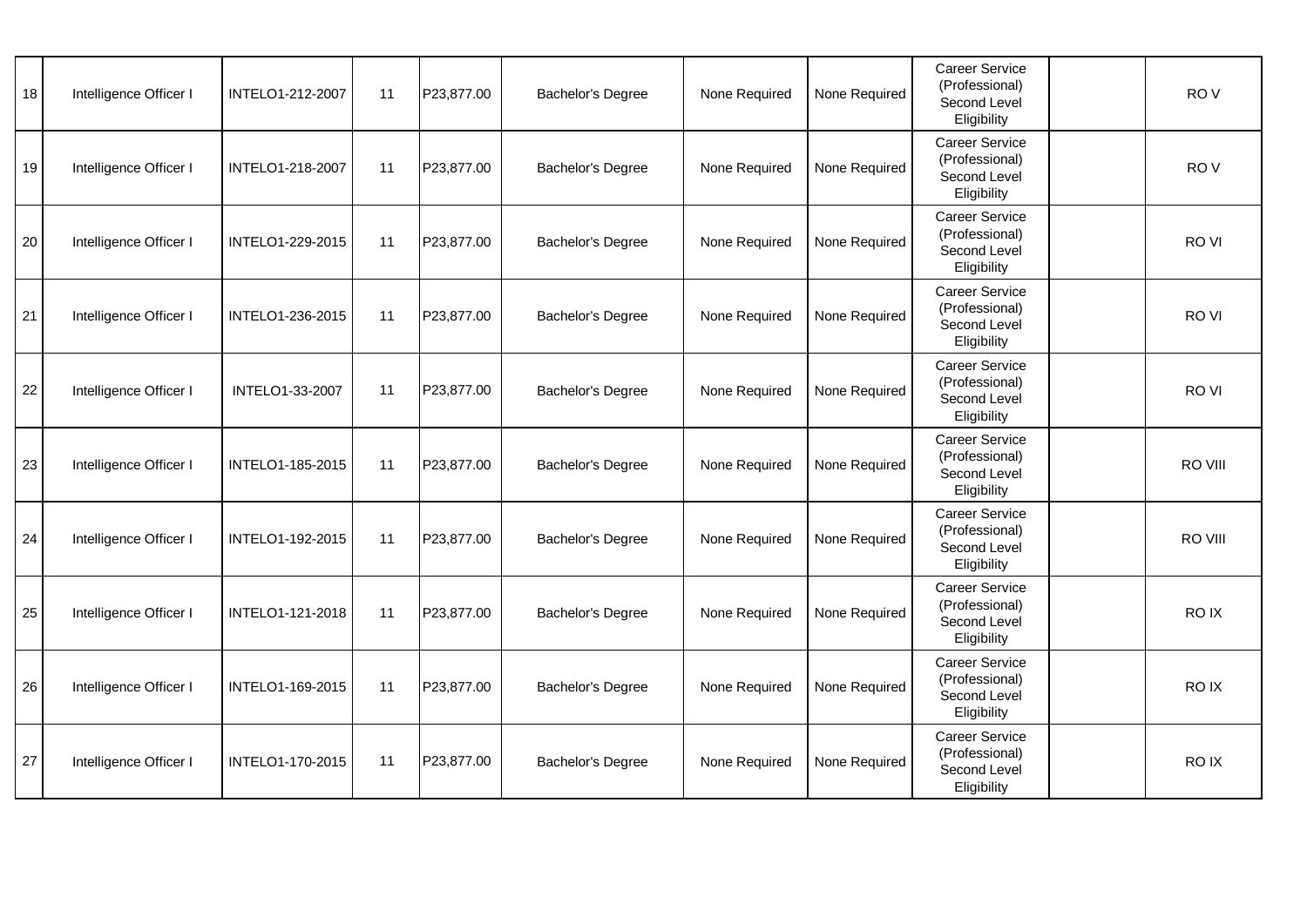| 28 | Intelligence Officer I | INTELO1-174-2015 | 11 | P23,877.00 | Bachelor's Degree        | None Required | None Required | Career Service<br>(Professional)<br>Second Level<br>Eligibility        | RO IX |
|----|------------------------|------------------|----|------------|--------------------------|---------------|---------------|------------------------------------------------------------------------|-------|
| 29 | Intelligence Officer I | INTELO1-127-2018 | 11 | P23,877.00 | <b>Bachelor's Degree</b> | None Required | None Required | <b>Career Service</b><br>(Professional)<br>Second Level<br>Eligibility | RO X  |
| 30 | Intelligence Officer I | INTELO1-129-2018 | 11 | P23,877.00 | <b>Bachelor's Degree</b> | None Required | None Required | <b>Career Service</b><br>(Professional)<br>Second Level<br>Eligibility | RO X  |
| 31 | Intelligence Officer I | INTELO1-130-2018 | 11 | P23,877.00 | Bachelor's Degree        | None Required | None Required | Career Service<br>(Professional)<br>Second Level<br>Eligibility        | RO X  |
| 32 | Intelligence Officer I | INTELO1-133-2018 | 11 | P23,877.00 | Bachelor's Degree        | None Required | None Required | Career Service<br>(Professional)<br>Second Level<br>Eligibility        | RO X  |
| 33 | Intelligence Officer I | INTELO1-128-2015 | 11 | P23,877.00 | Bachelor's Degree        | None Required | None Required | Career Service<br>(Professional)<br>Second Level<br>Eligibility        | ROX   |
| 34 | Intelligence Officer I | INTELO1-129-2015 | 11 | P23,877.00 | Bachelor's Degree        | None Required | None Required | Career Service<br>(Professional)<br>Second Level<br>Eligibility        | ROX   |
| 35 | Intelligence Officer I | INTELO1-132-2015 | 11 | P23,877.00 | Bachelor's Degree        | None Required | None Required | <b>Career Service</b><br>(Professional)<br>Second Level<br>Eligibility | RO X  |
| 36 | Intelligence Officer I | INTELO1-134-2015 | 11 | P23,877.00 | Bachelor's Degree        | None Required | None Required | Career Service<br>(Professional)<br>Second Level<br>Eligibility        | RO X  |
| 37 | Intelligence Officer I | INTELO1-136-2015 | 11 | P23,877.00 | Bachelor's Degree        | None Required | None Required | Career Service<br>(Professional)<br>Second Level<br>Eligibility        | RO X  |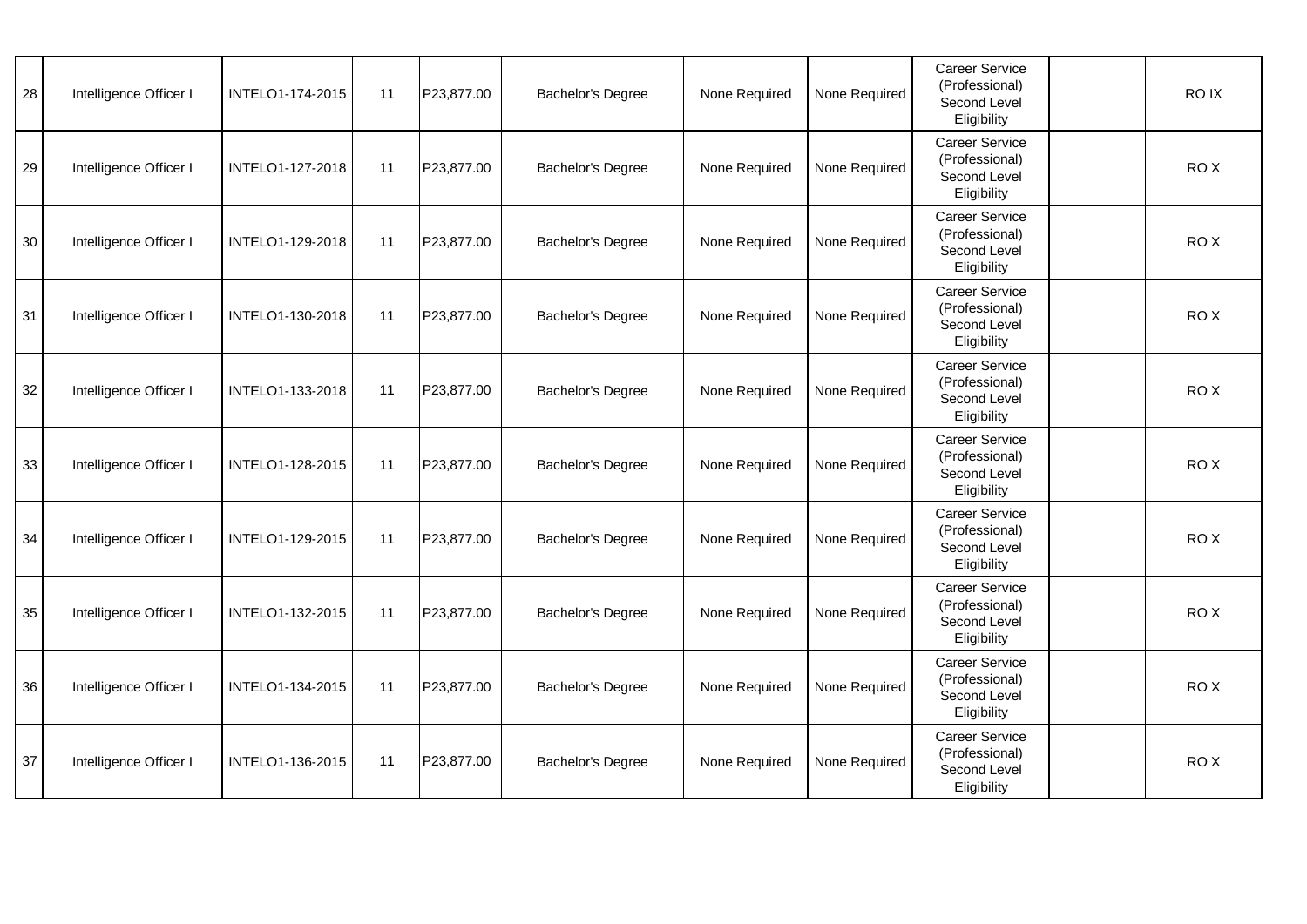| 38 | Intelligence Officer I | INTELO1-144-2015 | 11 | P23,877.00 | Bachelor's Degree        | None Required | None Required | Career Service<br>(Professional)<br>Second Level<br>Eligibility        | ROX    |
|----|------------------------|------------------|----|------------|--------------------------|---------------|---------------|------------------------------------------------------------------------|--------|
| 39 | Intelligence Officer I | INTELO1-343-2007 | 11 | P23,877.00 | Bachelor's Degree        | None Required | None Required | Career Service<br>(Professional)<br>Second Level<br>Eligibility        | RO X   |
| 40 | Intelligence Officer I | INTELO1-107-2015 | 11 | P23,877.00 | Bachelor's Degree        | None Required | None Required | <b>Career Service</b><br>(Professional)<br>Second Level<br>Eligibility | RO XI  |
| 41 | Intelligence Officer I | INTELO1-110-2015 | 11 | P23,877.00 | Bachelor's Degree        | None Required | None Required | <b>Career Service</b><br>(Professional)<br>Second Level<br>Eligibility | RO XI  |
| 42 | Intelligence Officer I | INTELO1-115-2015 | 11 | P23,877.00 | Bachelor's Degree        | None Required | None Required | Career Service<br>(Professional)<br>Second Level<br>Eligibility        | RO XI  |
| 43 | Intelligence Officer I | INTELO1-121-2015 | 11 | P23,877.00 | Bachelor's Degree        | None Required | None Required | Career Service<br>(Professional)<br>Second Level<br>Eligibility        | RO XI  |
| 44 | Intelligence Officer I | INTELO1-89-2015  | 11 | P23,877.00 | <b>Bachelor's Degree</b> | None Required | None Required | Career Service<br>(Professional)<br>Second Level<br>Eligibility        | RO XII |
| 45 | Intelligence Officer I | INTELO1-91-2015  | 11 | P23,877.00 | Bachelor's Degree        | None Required | None Required | <b>Career Service</b><br>(Professional)<br>Second Level<br>Eligibility | RO XII |
| 46 | Intelligence Officer I | INTELO1-95-2015  | 11 | P23,877.00 | Bachelor's Degree        | None Required | None Required | Career Service<br>(Professional)<br>Second Level<br>Eligibility        | RO XII |
| 47 | Intelligence Officer I | INTELO1-99-2015  | 11 | P23,877.00 | Bachelor's Degree        | None Required | None Required | Career Service<br>(Professional)<br>Second Level<br>Eligibility        | RO XII |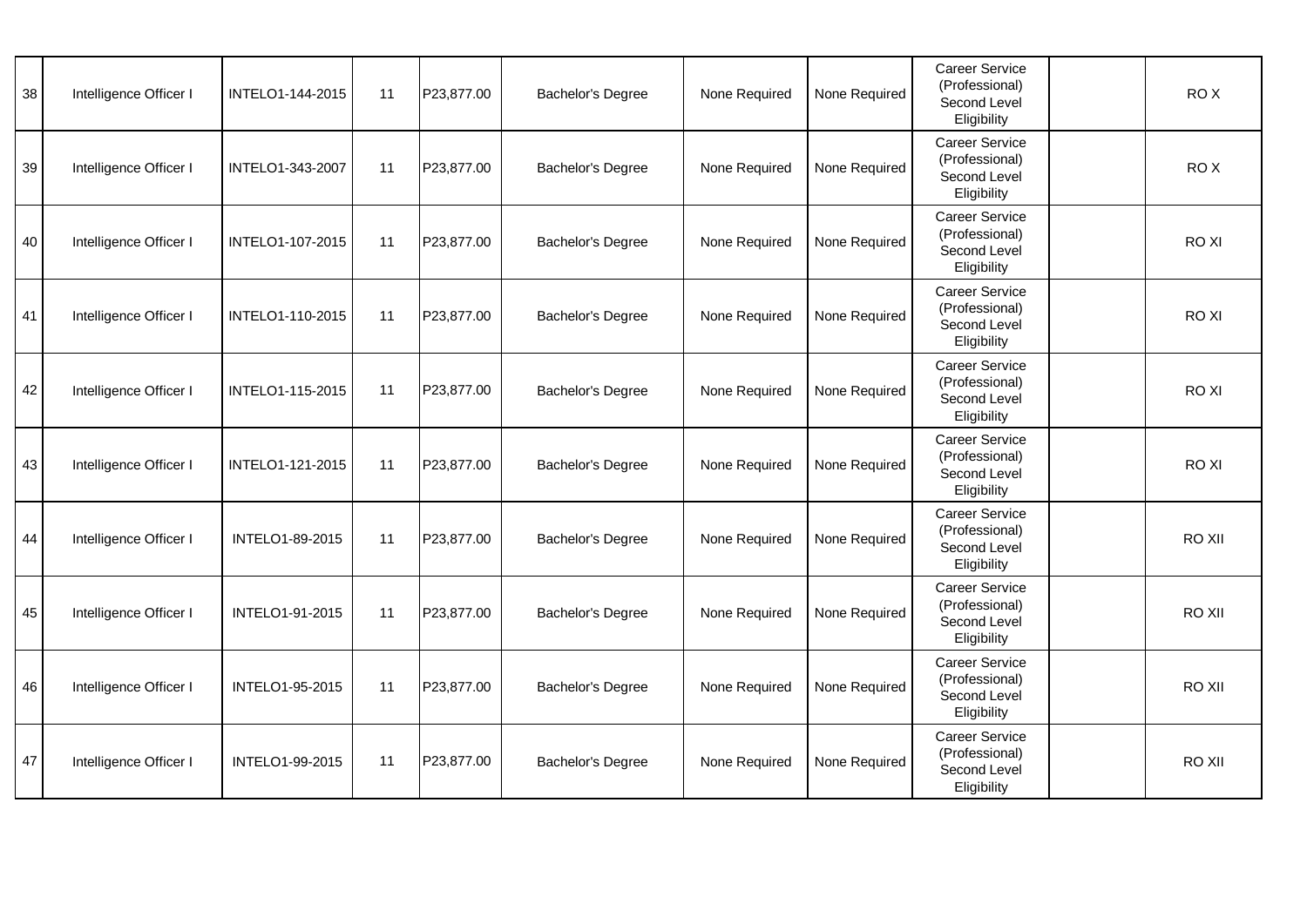| 48 | Intelligence Officer I | INTELO1-102-2015       | 11 | P23,877.00 | Bachelor's Degree | None Required | None Required | Career Service<br>(Professional)<br>Second Level<br>Eligibility        | RO XII  |
|----|------------------------|------------------------|----|------------|-------------------|---------------|---------------|------------------------------------------------------------------------|---------|
| 49 | Intelligence Officer I | INTELO1-483-2007       | 11 | P23,877.00 | Bachelor's Degree | None Required | None Required | Career Service<br>(Professional)<br>Second Level<br>Eligibility        | RO XII  |
| 50 | Intelligence Officer I | INTELO1-158-2018       | 11 | P23,877.00 | Bachelor's Degree | None Required | None Required | <b>Career Service</b><br>(Professional)<br>Second Level<br>Eligibility | RO XIII |
| 51 | Intelligence Officer I | INTELO1-163-2018       | 11 | P23,877.00 | Bachelor's Degree | None Required | None Required | <b>Career Service</b><br>(Professional)<br>Second Level<br>Eligibility | RO XIII |
| 52 | Intelligence Officer I | INTELO1-73-2015        | 11 | P23,877.00 | Bachelor's Degree | None Required | None Required | Career Service<br>(Professional)<br>Second Level<br>Eligibility        | RO XIII |
| 53 | Intelligence Officer I | INTELO1-76-2015        | 11 | P23,877.00 | Bachelor's Degree | None Required | None Required | <b>Career Service</b><br>(Professional)<br>Second Level<br>Eligibility | RO XIII |
| 54 | Intelligence Officer I | <b>INTELO1-77-2015</b> | 11 | P23,877.00 | Bachelor's Degree | None Required | None Required | <b>Career Service</b><br>(Professional)<br>Second Level<br>Eligibility | RO XIII |
| 55 | Intelligence Officer I | INTELO1-285-2007       | 11 | P23,877.00 | Bachelor's Degree | None Required | None Required | <b>Career Service</b><br>(Professional)<br>Second Level<br>Eligibility | RO XIII |
| 56 | Intelligence Officer I | INTELO1-303-2007       | 11 | P23,877.00 | Bachelor's Degree | None Required | None Required | <b>Career Service</b><br>(Professional)<br>Second Level<br>Eligibility | RO XIII |
| 57 | Intelligence Officer I | INTELO1-304-2007       | 11 | P23,877.00 | Bachelor's Degree | None Required | None Required | Career Service<br>(Professional)<br>Second Level<br>Eligibility        | RO XIII |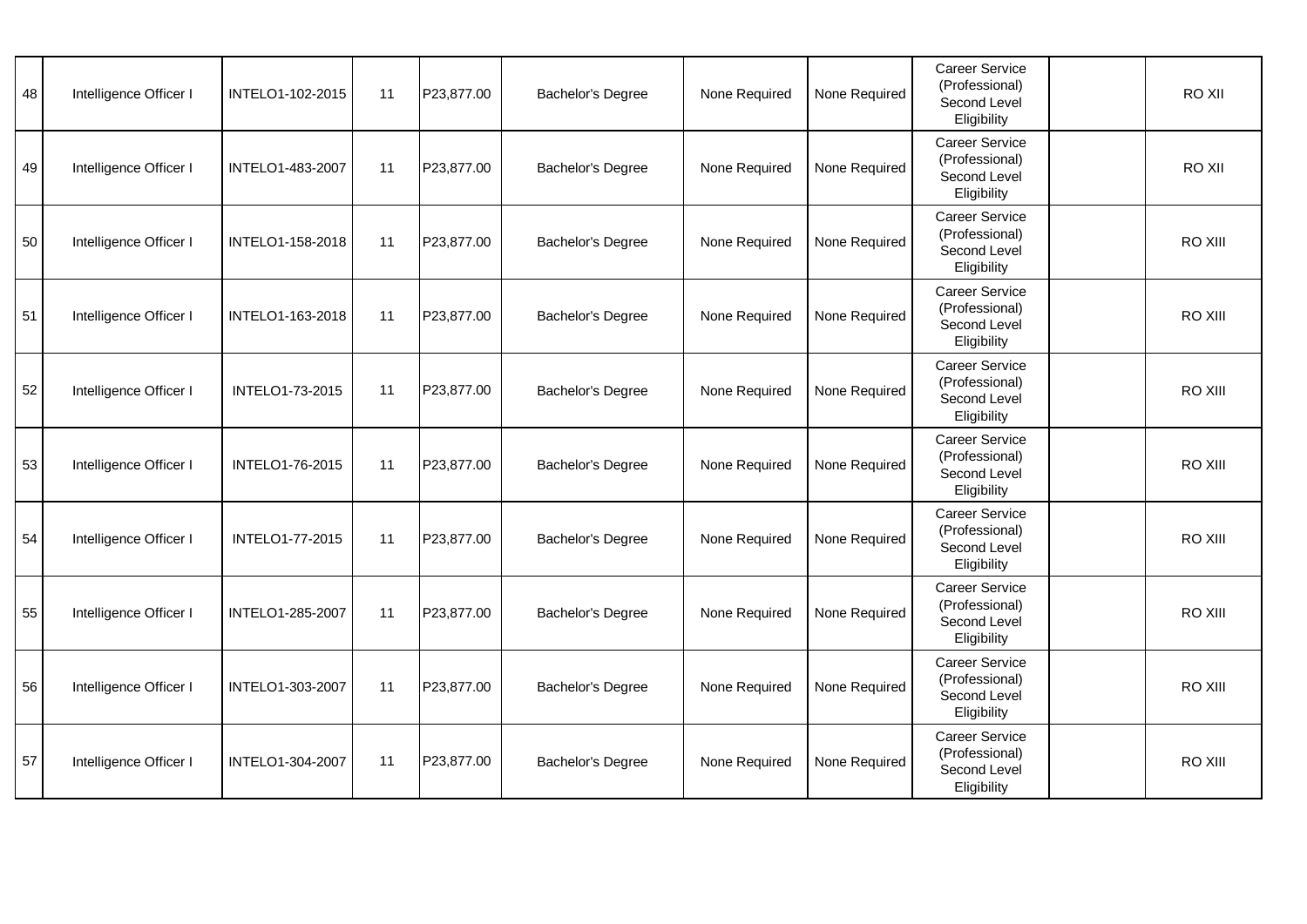| 58 | Intelligence Officer I                                 | INTELO1-308-2007       | 11             | P23,877.00 | Bachelor's Degree                           | None Required                   | None Required                       | <b>Career Service</b><br>(Professional)<br>Second Level<br>Eligibility       | RO XIII         |
|----|--------------------------------------------------------|------------------------|----------------|------------|---------------------------------------------|---------------------------------|-------------------------------------|------------------------------------------------------------------------------|-----------------|
| 59 | Intelligence Officer I                                 | INTELO1-31-2015        | 11             | P23,877.00 | Bachelor's Degree                           | None Required                   | None Required                       | <b>Career Service</b><br>(Professional)<br>Second Level<br>Eligibility       | RO BARMM        |
| 60 | Intelligence Officer I                                 | <b>INTELO1-38-2015</b> | 11             | P23,877.00 | Bachelor's Degree                           | None Required                   | None Required                       | <b>Career Service</b><br>(Professional)<br>Second Level<br>Eligibility       | <b>RO BARMM</b> |
| 61 | Intelligence Officer I                                 | INTELO1-46-2015        | 11             | P23,877.00 | <b>Bachelor's Degree</b>                    | None Required                   | None Required                       | <b>Career Service</b><br>(Professional)<br>Second Level<br>Eligibility       | <b>RO BARMM</b> |
| 62 | Administrative Assistant II<br>(Budgeting Assistant)   | ADAS2-41-2007          | 8              | P18,251.00 | Completion of 2 years<br>studies in college | 4 hours of relevant<br>training | 1 year of<br>relevant<br>experience | <b>Career Service</b><br>(Subprofessional)<br><b>First Level Eligibility</b> | <b>FMS</b>      |
| 63 | Administrative Assistant II<br>(Disbursing Officer II) | ADAS2-42-2007          | 8              | P18,251.00 | Completion of 2 years<br>studies in college | 4 hours of relevant<br>training | 1 year of<br>relevant<br>experience | <b>Career Service</b><br>(Subprofessional)<br><b>First Level Eligibility</b> | <b>FMS</b>      |
| 64 | Administrative Assistant II<br>(Disbursing Officer II) | ADAS2-43-2007          | 8              | P18,251.00 | Completion of 2 years<br>studies in college | 4 hours of relevant<br>training | 1 year of<br>relevant<br>experience | <b>Career Service</b><br>(Subprofessional)<br><b>First Level Eligibility</b> | <b>FMS</b>      |
| 65 | Administrative Assistant II<br>(Disbursing Officer II) | ADAS2-32-2007          | 8              | P18,251.00 | Completion of 2 years<br>studies in college | 4 hours of relevant<br>training | 1 year of<br>relevant<br>experience | <b>Career Service</b><br>(Subprofessional)<br><b>First Level Eligibility</b> | RO III          |
| 66 | Administrative Assistant II<br>(Disbursing Officer II) | ADAS2-69-2007          | 8              | P18,251.00 | Completion of 2 years<br>studies in college | 4 hours of relevant<br>training | 1 year of<br>relevant<br>experience | Career Service<br>(Subprofessional)<br>First Level Eligibility               | RO VIII         |
|    | 67 Administrative Assistant I                          | ADAS1-50-2007          | $\overline{7}$ | P17,179.00 | Completion of 2 years<br>studies in college | None Required                   | None Required                       | Career Service<br>(Subprofessional)<br><b>First Level Eligibility</b>        | <b>PECIS</b>    |
| 68 | Administrative Assistant I<br>(Secretary I)            | ADAS1-33-2007          | $\overline{7}$ | P17,179.00 | Completion of 2 years<br>studies in college | None Required                   | None Required                       | <b>Career Service</b><br>(Subprofessional)<br><b>First Level Eligibility</b> | RO IV-A         |
| 69 | Administrative Assistant I<br>(Secretary I)            | ADAS1-45-2007          | $\overline{7}$ | P17,179.00 | Completion of 2 years<br>studies in college | None Required                   | None Required                       | <b>Career Service</b><br>(Subprofessional)<br><b>First Level Eligibility</b> | RO XII          |